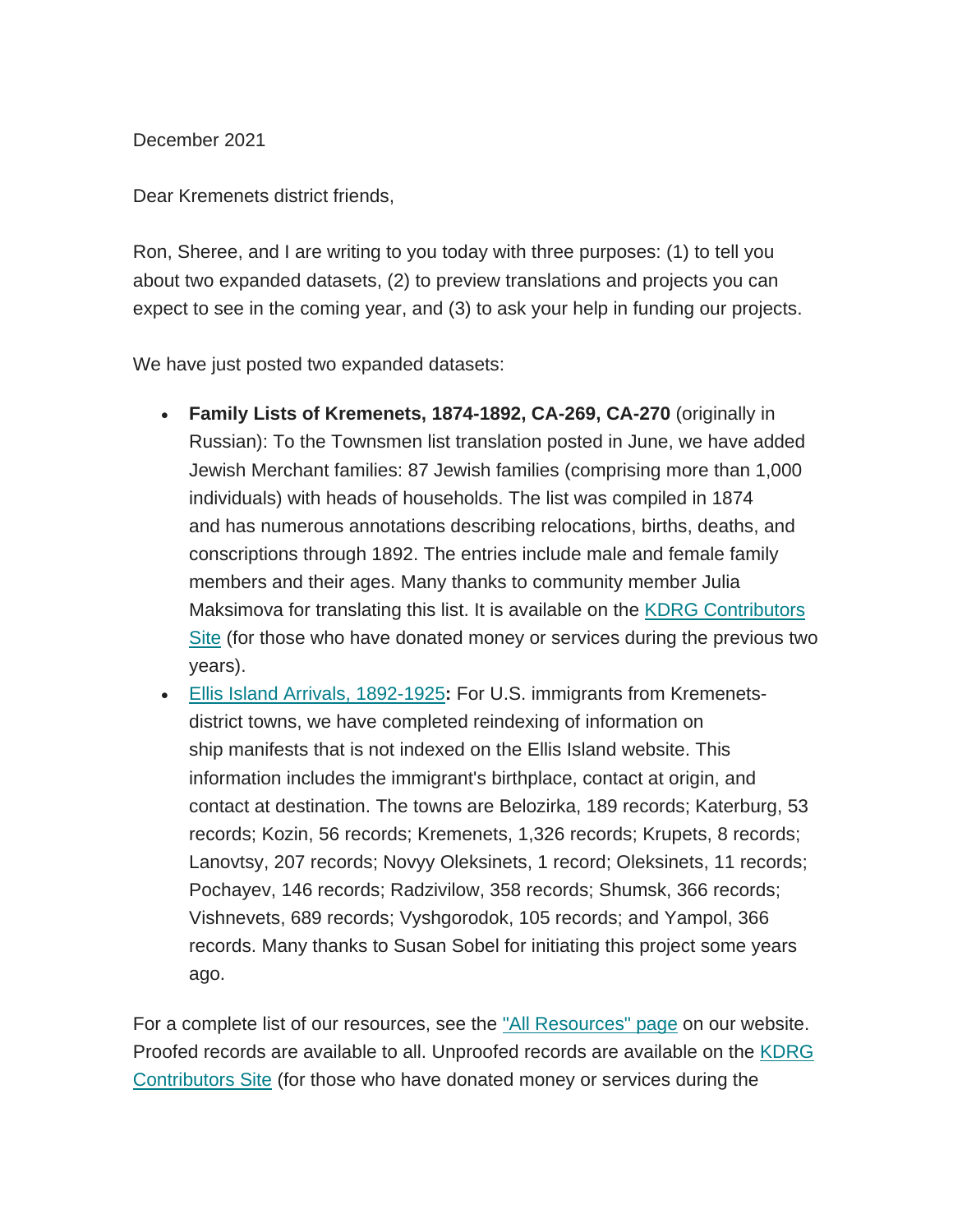previous two years). Names and towns from all records are searchable in the [Kremenets Concordance Database Index.](https://kehilalinks.jewishgen.org/Kremenets/web-pages/database/krem_search_frm.html) Searching the Concordance is free to all. If you find results that are relevant to your research, Sheree will extract up to 10 records free.

The Concordance now includes 455,558 name-town combinations extracted from vital records, censuses, and other sources relating to the Jews of the Kremenets district. Of the 1,627 towns mentioned, the most common are Kremenets, Vishnevets, Radzivilov, Shumsk, Katerburg, Yampol, Lanovtsy, Vyshgorodok, Ostrog, Belozirka, and Pochayev.

In the pipeline for translation and posting are the following documents, among many others:

- 1874 Family Lists, additions to merchants and townsmen
- Kremenets-District Families of Recruits, 1874-1936
- Belozirka candle taxpayers, 1895; Kremenets candle taxpayers, 1882 (Sabbath candle taxes were levied on Jews--and sent by the community to the government--to support schools for Jews.)

You, our community, continue to support our work through your generosity. We ask you to consider including the Kremenets Research Area/Kremenets District Research Group in your charitable giving. Your tax-deductible contributions help us obtain records for Kremenets-district towns and have them translated from Polish, Russian, Hebrew, and Yiddish. Please consider ...

- 1. ... making a contribution to the Kremenets Towns account via JRI Poland (see below). Donations fund the acquisition and translation of additional documents and records.
- 2. ... contributing services by translating documents from Polish, Russian, Hebrew, or Yiddish; updating our website; providing us with new documents and datasets; volunteering to help input and/or process new data; or downloading and organizing documents. If you can help, please send us an email [\(KremenetsDRG@gmail.com\)](mailto:KremenetsDRG@gmail.com).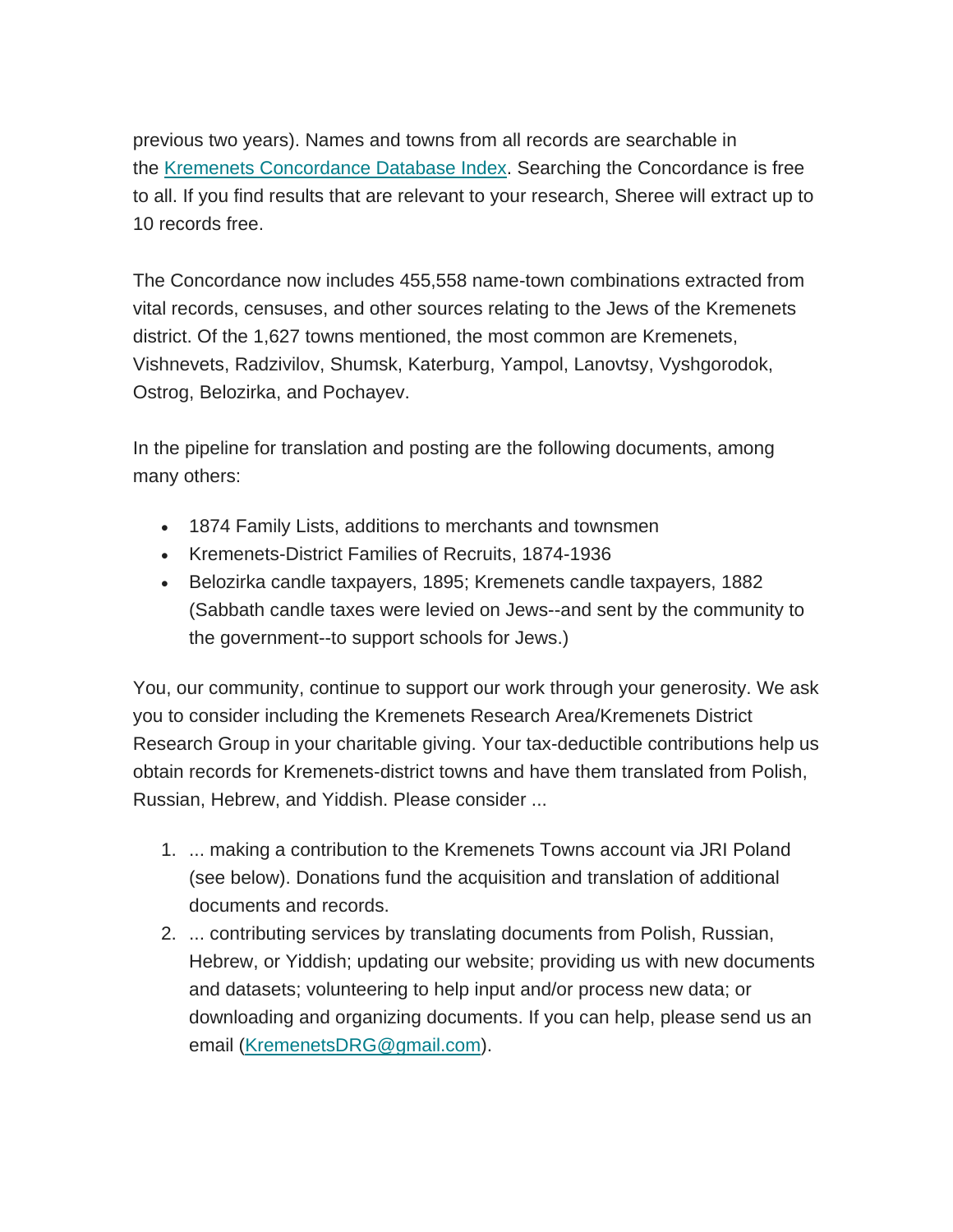Thanks to our affiliation with JRI-Poland, your contributions go toward acquiring and translating records. We are lucky to have volunteers doing the rest of our work--such as editing and compiling data from the records and maintaining our [website](https://kehilalinks.jewishgen.org/Kremenets/web-pages/about-kremenets.html) and master index, the Concordance of Personal Names and Town [Names.](https://kehilalinks.jewishgen.org/Kremenets/web-pages/master-surnames.html)

Finally, we wish you health and happiness, and we thank those of you who have provided funding and services to support our work in 2021. As always, our work is powered by our community.

Regards, Ellen Garshick Silver Spring, Maryland KremenetsDRG@gmail.com

Ron Doctor Portland, Oregon rddpdx@gmail.com

Sheree Roth ssroth@pacbell.net

Co-Coordinators, Kremenets Research Area, JRI-Poland an activity of the Kremenets District Research Group [https://kehilalinks.jewishgen.org/Kremenets](http://kehilalinks.jewishgen.org/Kremenets)

## **How to Donate to the the Kremenets Research Area**

**Credit card:** Follow the instructions at [https://jri-poland.org/support.htm.](http://https/jri-poland.org/support.htm) Be sure to specify that your contribution is for **Kremenets Towns**.

**Mail:** Fill out [this form](https://jri-poland.org/noninternetdonationform.pdf) and mail it it with your check. Be sure to specify that your